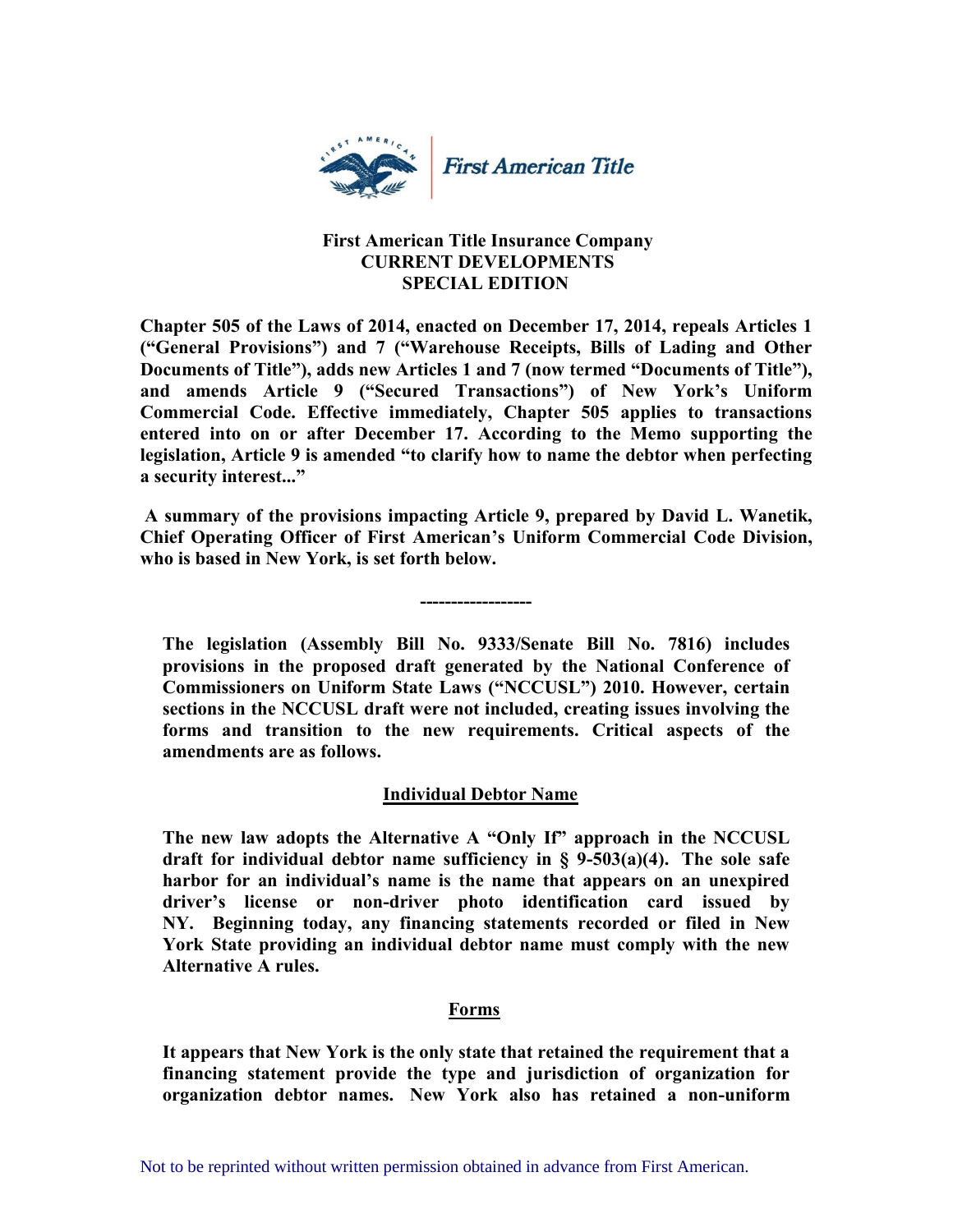**version of § 9-521 that requires filing offices to accept forms approved by the New York Department of State ("DOS"). The DOS has not yet approved the new forms (rev. 04/20/2011) because they lack fields for the organization information. Consequently, filers should continue to use the old forms when filing written records. However, the old forms do not contain check boxes with text of the indications required by new § 9-503(a)(2), collateral being administered by a personal representative, or new § 9-503(a)(3), collateral held in a trust. It is recommended that when filing a written UCC record for these types of transactions, the filer should include the new indication text in the collateral, addendum miscellaneous field or on an attached exhibit.** 

### **Electronic Filing**

**The DOS electronic UCC filing system remains sufficient for most transactions. However, following the issues raised above about the forms, the system has not yet been upgraded to reflect the new indications required by §§ 9-503(a)(2) and (3). It is recommended that filers should file records that provide the new indications as written records. In the alternative, the filer should provide the indication text in the collateral field of an electronicallyfiled record.** 

### **Transition**

**The legislation omitted the NCCUSL Part 8 transition rules, which has raised questions regarding the effect of the new law on pre-effective date financing statements that do not comply with the new debtor name rules. It appears that the new law only applies to transactions entered into on or after the effective date. Consequently, a pre-effective-date financing statement should remain effective under the former law, as has been the case in former revisions and amendments, so the secured party can wait to bring the record into compliance with the new debtor name rules until it must be continued or otherwise amended. Nevertheless, some industry sources claim that secured parties must amend non-compliant records within 4 months (by 4/17/2015) to remain perfected in after-acquired collateral because the new law caused a change in the debtor name for purposes of § 9-507(c). It is recommended that secured parties consult with legal counsel to determine the best course of action with respect to pre-effective-date records.** 

#### **Cooperative Filings**

**During the legislative process, provisions had been inserted providing that the name of the individuals owning cooperative interests would be correctly filed if the financing statement was the same name as on the stock certificate. However, when the legislation passed both houses of the legislature, that provision was nowhere to be seen. Accordingly, filings against cooperative ownership must follow the standard rules which require filing under the**